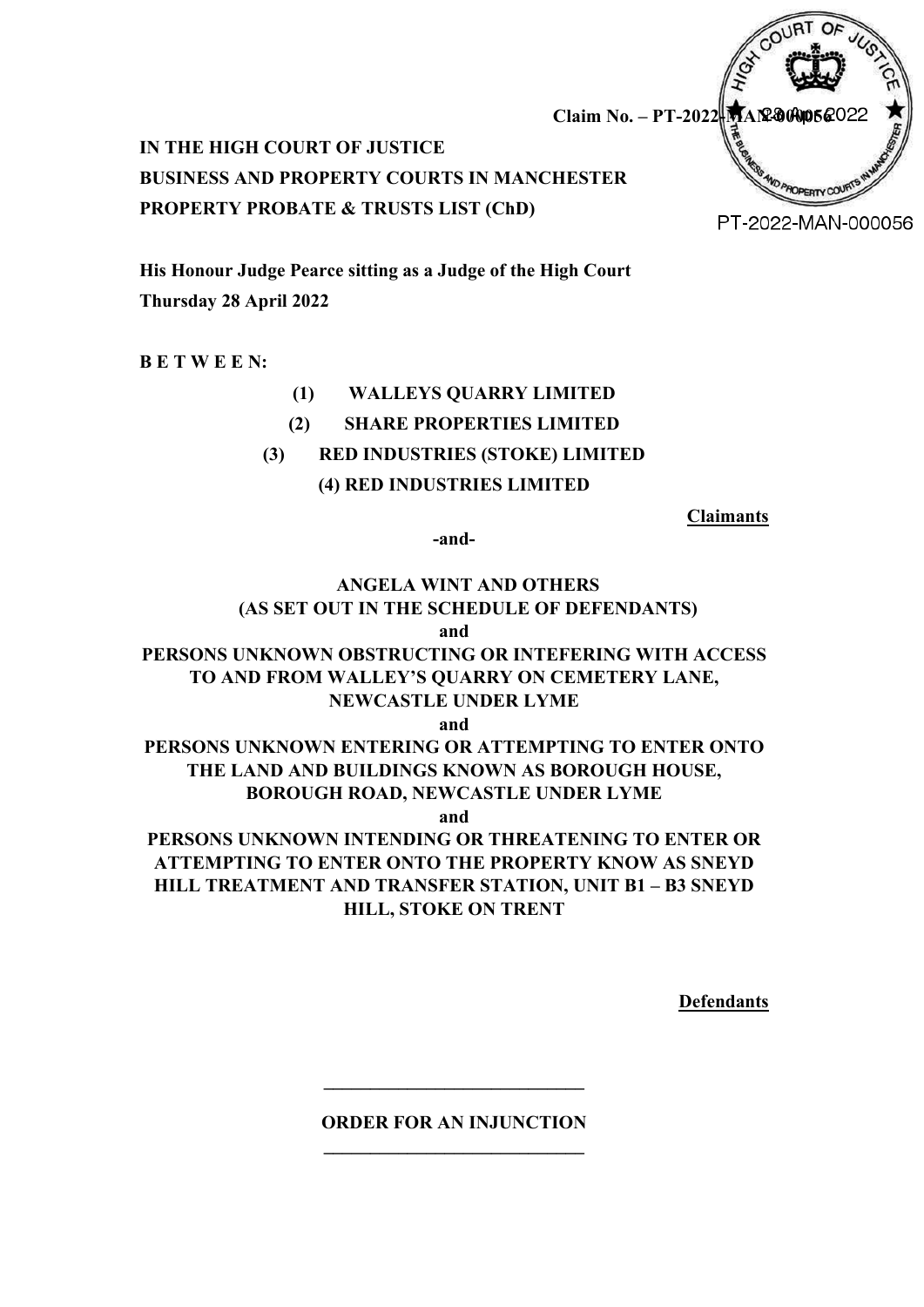# Penal Notice – to each Defendant

**If you, being any of the Defendants named above or one of the Persons Unknown described above, disobey this order you may be held to be in contempt of Court and you may be imprisoned, fined or have your assets seized.**

**Any other person who knows of this order and does anything which helps or permits the Defendant to breach the terms of this order may also be held to be in contempt of Court and may be imprisoned, fined or have their assets seized.**

# **IMPORTANT:- NOTICE TO THE DEFENDANT**

- **(1) This Order prohibits you from doing the acts set out in this Order. You should read it all carefully. You are advised to consult a Solicitor as soon as possible. You have a right to ask the Court to vary or discharge this Order.**
- **(2) If you disobey this Order you may be found guilty of Contempt of Court and you may be sent to prison or fined or your assets may be seized.**

The Claimants issued an Application dated 20 April 2022 for an interim injunction (the **"Application"**).

The Judge heard the Application on Thursday 28 April 2022 and read the Witness Statements listed in Schedule 1 to this order together with further documents filed by the Claimants, and documents provided to the Court by the Defendants, and accepted the undertakings in Schedule 2 at the end of this Order.

The hearing was attended by Neil Berragan Counsel for the Claimants and by the Defendants listed in Schedule 3 to this Order.

# **IT IS ORDERED** that:

# **Adjournment**

- 1. The Application is adjourned to be heard on 24 and 25 May 2022, starting at 12 noon on 24 May 2022 (**"Return Date"**).
- 2. The Defendants must serve any evidence in response to the Application by 4pm Tuesday 17 May 2022.
- 3. The Claimants must serve any evidence in reply by 4pm Friday 20 May 2022.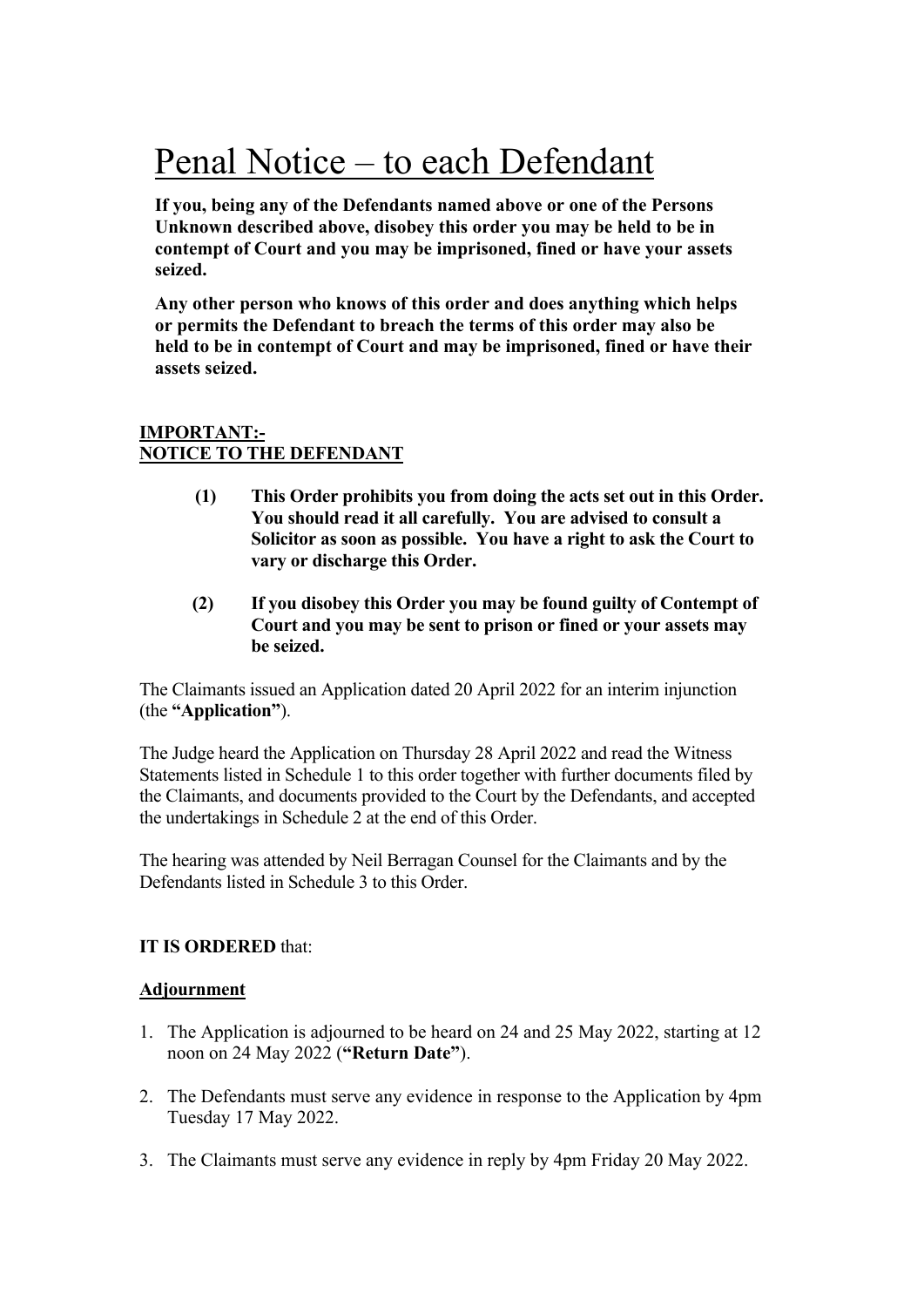- 4. Skeleton Arguments must be filed by 4pm Monday 23 May 2022.
- 5. The Claimants must prepare and file a new bundle for the Return Date in a single pdf file which should be as comprehensive as possible, in accordance with the Guide to the Preparation and Service of Bundles, Skeleton Arguments and Authorities in the Business and Property Courts in Manchester (August 2021).
- 6. The Claimants must make arrangements with the Court to ensure that there are facilities at the Return Date for displaying video evidence.
- 7. Any applications issued for hearing or consideration on paper before the Return Date are reserved to HHJ Pearce.

# **THE INJUNCTION**

- 8. Until after 25 May 2022 or further Order in the meantime or final judgment in this Claim (whichever is the earliest) **the Defendant must not**:
- (1) enter onto or attempt to enter onto or remain upon the land edged in red and shaded green at Annex 1 to this Order, being the "bell-mouth" entrance to Walley's Quarry on Cemetery Road, Newcastle under Lyme (the **"Quarry Entrance"**) between the following times:

6.30am – 7.30pm Mondays to Fridays 6.30am – 1pm Saturdays.

- (2) obstruct or in any way interfere with the progress of vehicles entering or exiting the Quarry Entrance or proceeding along Cemetery Road for such purpose at any time.
- (3) enter onto or attempt to enter onto any part of the Walleys Quarry Site located at Cemetery Road in Newcastle under Lyme shown edged in red and coloured pink, yellow and blue (which excludes the area of green cross-hatching) on the plan at Annex 2 attached to this order (**"Walleys Quarry Site"**) without the written permission of the First Claimant.
- (4) enter onto or attempt to enter onto any part of the land and buildings known as Borough House, Borough Road, Newcastle under Lyme shown edged in red on the plan at Annex 3 attached to this order (**"Head Office Site"**) without the written permission of the Second Claimant and Fourth Claimant.
- 9. The Claimants have permission to restore the Application in respect of the Sneyd Hill Site without notice or on short notice.

# Ninth and Twenty Third Defendants

10. The Claimants have permission to amend the name of the Ninth Defendant to Izaak Johnson.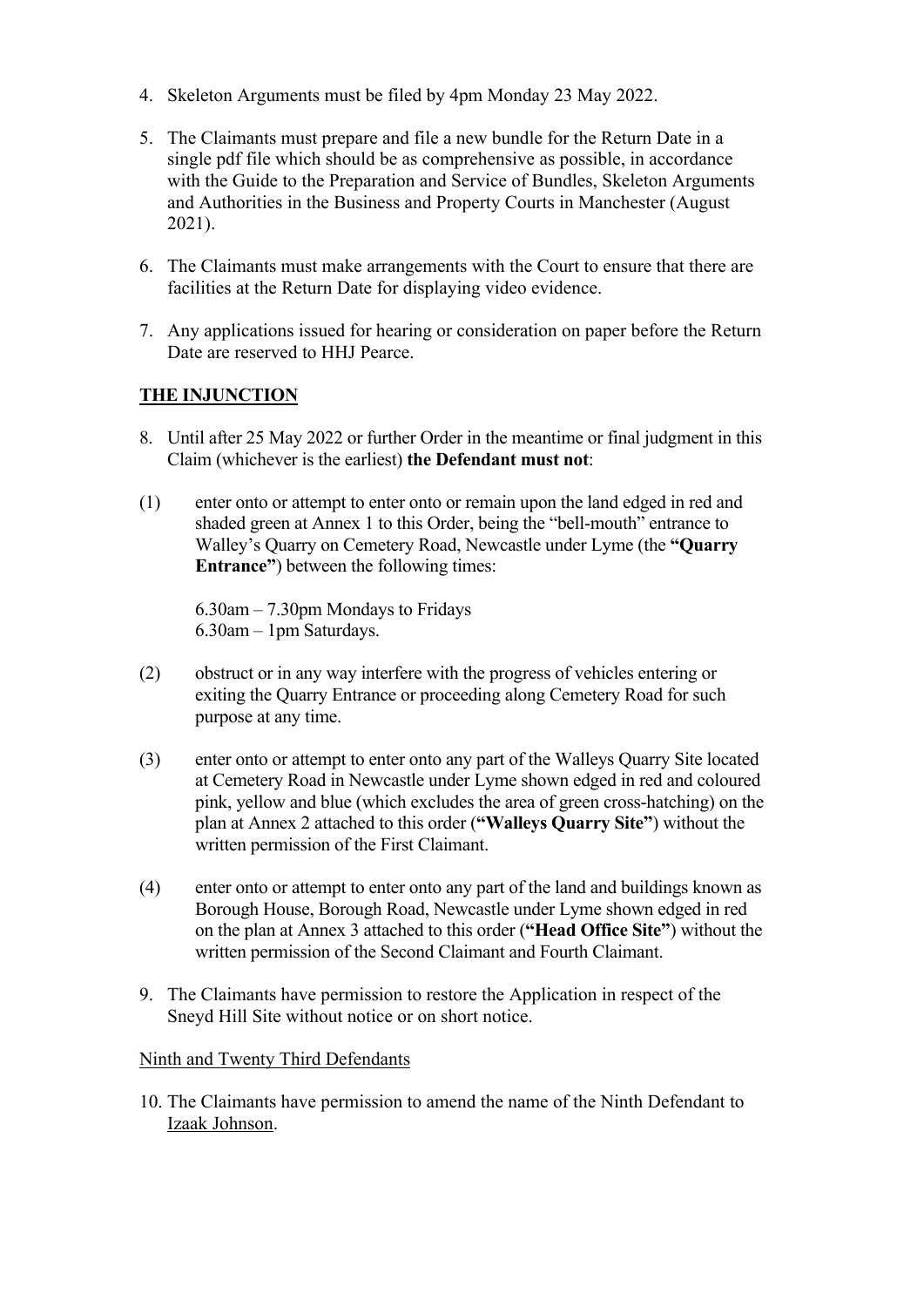- 11. The Claimants have permission to serve the Ninth Defendant (Izaak Johnson) by email to
- 12. The Claim Form will be deemed served on the Ninth Defendant one clear business day following service by email.
- 13. The period for the Ninth Defendant to file an acknowledgement of service will be 14 days after the deemed date of service of the Claim Form.
- 14. The Claimants have permission to serve the Twentieth Defendant (Simon "Simmo" Burgess) by e-mail to
- 15. The Claim Form will be deemed served on the Twentieth Defendant one clear business day following service by email.
- 16. The period for the Twentieth Defendant to file an acknowledgement of service will be 14 days after the deemed date of service of the Claim Form.

#### Unserved Defendants

17. The Claimants have permission to apply without notice for an Order for alternative service on any unserved Defendants for consideration by the Court without a hearing.

#### Minor Defendants

18. The minor Defendants (Blake Marchant, Cameron Allman and Taylor Young) each have permission to conduct these proceedings without a litigation friend pursuant to CPR 21.2(2)  $\&$  (3) until further order.

#### Service of other documents

19. The Claimants have permission to serve documents by email on any Defendant who provides an email address, provided that the Claimants also provide printed copies of the documents if requested.

#### Persons unknown / unidentified Defendants

- 20. The Claimants are permitted to serve the Claim Form pursuant to CPR 6.14 on the Defendants described above as "Persons Unknown" (the **"Unidentified Defendants**") by email to 'Stop the Stink' at the landfillstinks@gmail.com and by publication on the Claimants' web-site PROVIDED that the addresses of the named Defendants shall be redacted from the copies of the Claim Form served in such manner.
- 21. The Claim Form will be deemed served on the Unidentified Defendants one clear business day after each of the steps set out above have been completed.
- 22. The period for each of the Unidentified Defendants to serve an Acknowledgement of Service will be 14 days after the deemed date of service of the Claim Form.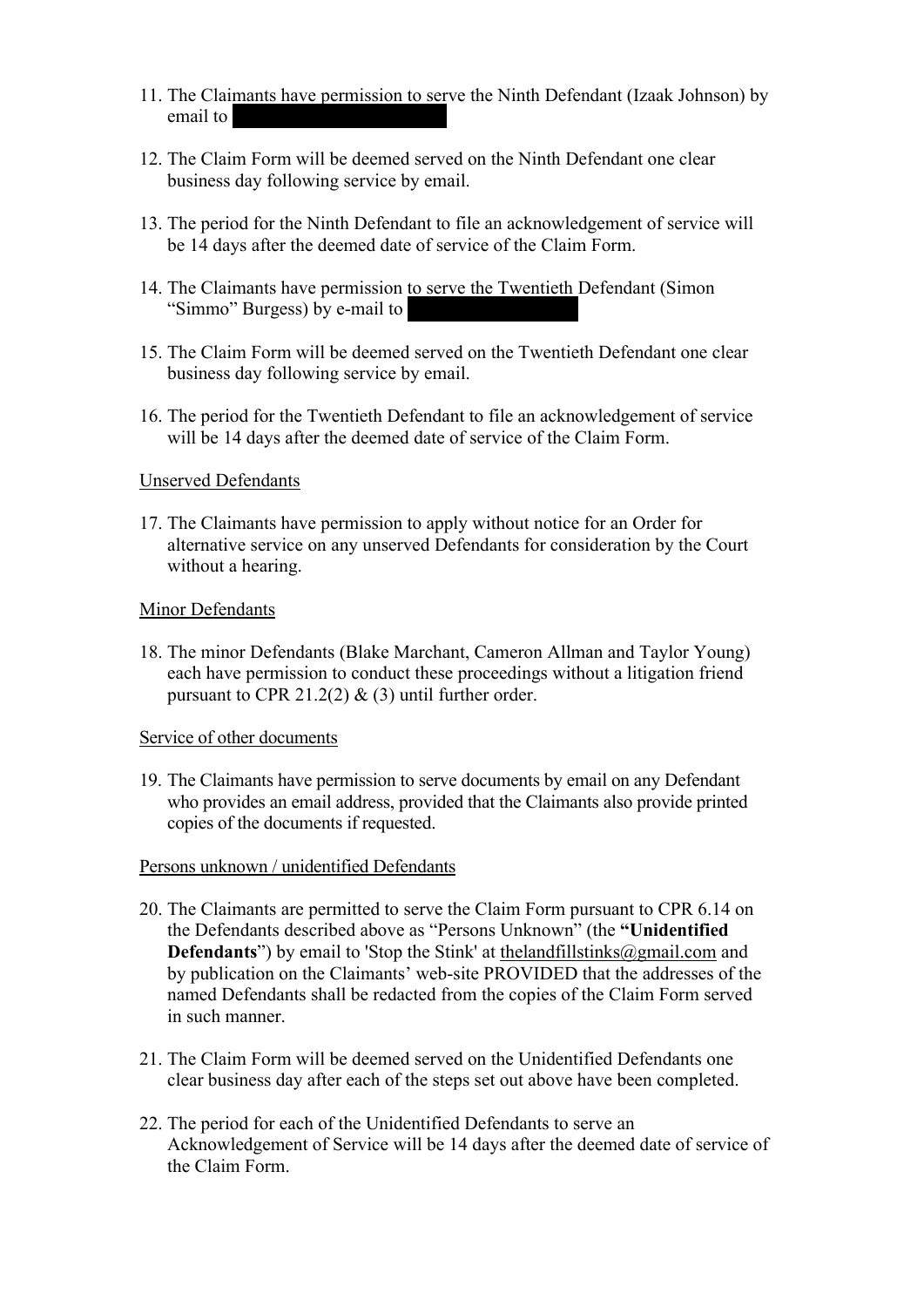- 23. The Claimants shall give notice of this Order to the Unidentified Defendants in the following manner:
	- (i) by email to 'Stop the Stink' at the landfillstinks  $\omega$  gmail.com
	- (ii) publication of the Order on the Claimants' website
	- (ii) by displaying copies of the Order at the side of the Quarry Entrance and outside the entrances to the car park and the building at Borough House.

#### Costs

24. The costs of the Application are reserved.

#### VARIATION OR DISCHARGE OF THIS ORDER

Any Defendant or any person affected by the Order may apply to the Court at any time to vary or discharge this Order but if he/she wishes to do so he/she must first inform the Claimant's Solicitors in writing at least 48 hours beforehand.

#### NAME AND ADDRESS OF CLAIMANT'S SOLICITORS

The Claimant's Solicitors are: CMS Cameron McKenna Nabarro Olswang LLP, 1-3 Charter Square, Sheffield, S1 4HS

#### INTERPRETATION OF THIS ORDER

- 1) In this Order the words "he" "him" or "his" include "she" or "her" and "it" or "its".
- 2) Where there are two or more Defendants then (unless the contrary appears)
	- (a) References to "the Defendant" mean both or all of them;
	- (b) An Order requiring "the Defendant" to do or not to do anything requires each Defendant to do or not to do it;

# THE EFFECT OF THIS ORDER

- 1) A Defendant who is an individual who is ordered not to do something must not do it himself or in any other way. He must not do it through others acting on his behalf or on his instructions or with his encouragement.
- 2) A Defendant which is a corporation and which is ordered not to do something must not do it itself or by its directors, officers, employees or agents or in any other way.

# SERVICE OF THIS ORDER

This Order shall be served by the Claimants Solicitors on the Defendants

#### **Service of the order**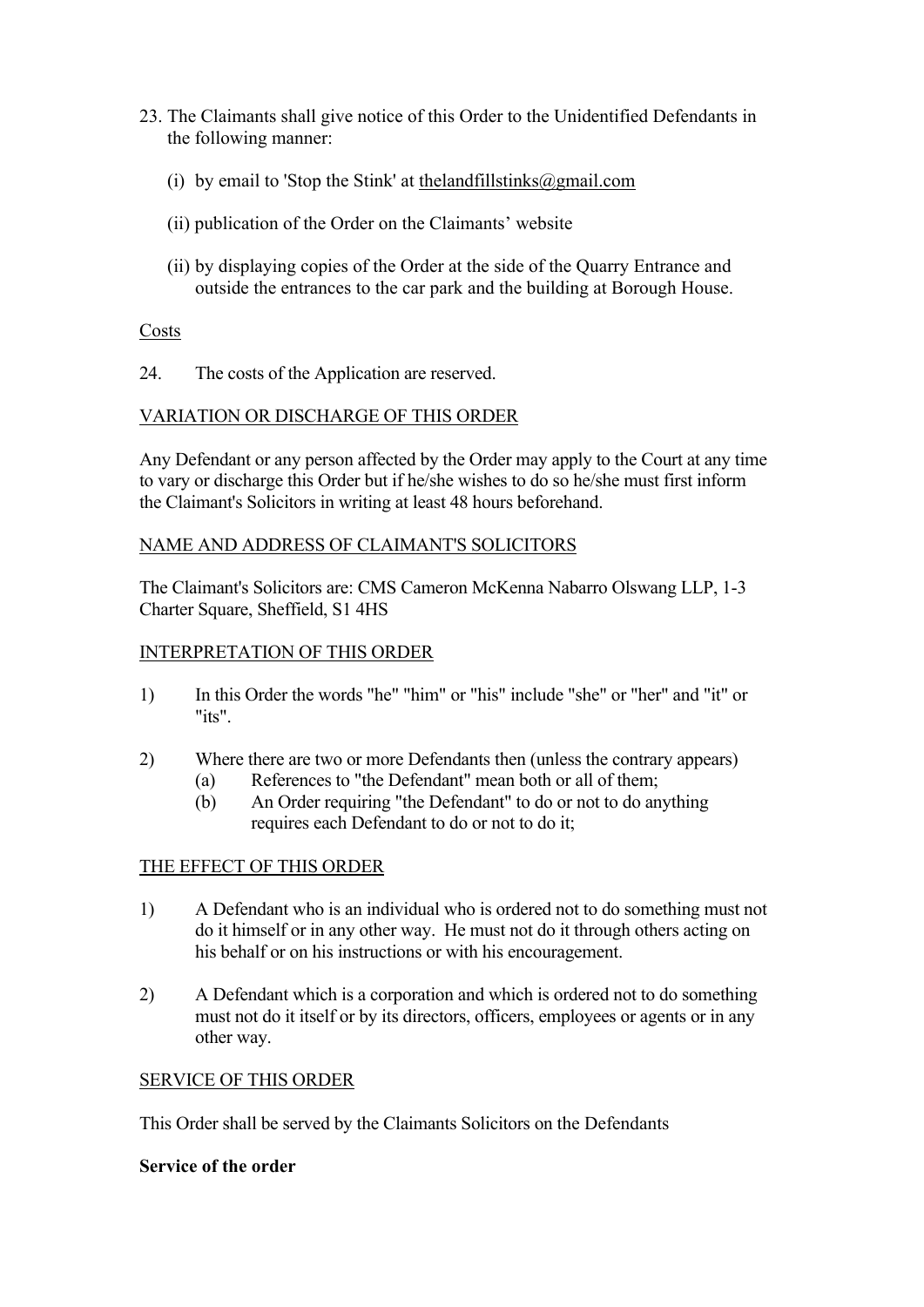The court has provided a sealed copy of this order to the serving party:

CMS Cameron McKenna Nabarro Olswang LLP, 1-3 Charter Square, Sheffield, S1 4HS

### **SCHEDULE 1 Witness Statements**

The Judge read the following Witness Statements before making this Order:

| Name                         | No.             | Party     | Date    |
|------------------------------|-----------------|-----------|---------|
| 1) Nichola Birks             | 1 st            | Claimants | 13/4/22 |
| 2) Nigel Bowen               | 1 <sup>st</sup> | Claimants | 14/4/22 |
| 3) Paul Lealman              | 1 st            | Claimants | 15/4/22 |
| 4) Paul Lealman              | 2nd             | Claimants | 27/4/22 |
| 5) Stephen Geoffrey Lyon 1st |                 | Claimants | 27/4/22 |
|                              |                 |           |         |

## **SCHEDULE 2 Undertaking given to the Court by the Claimants**

If the Court later finds that this Order has caused loss to the Defendant or any other Party served with or notified of this Order and decides that the Defendant or other Party should be compensated for that loss, the Claimant will comply with any Order the Court may make.

# **SCHEDULE 3**

#### **Defendants who attended the hearing**

1. Angela Wint 3. Beverley Cairns 4. Blake Marchant 8. Gwenie Tait 9. Izaak Johnson 11. Joseph Cairns 13. Lee Bernadette Walford 14. Dr Michael David Salt 15. Mick Fitzpatrick 16. Nathan Wint 18. Rose Fitzpatrick 20. Simon "Simmo" Burgess

22. Taylor Young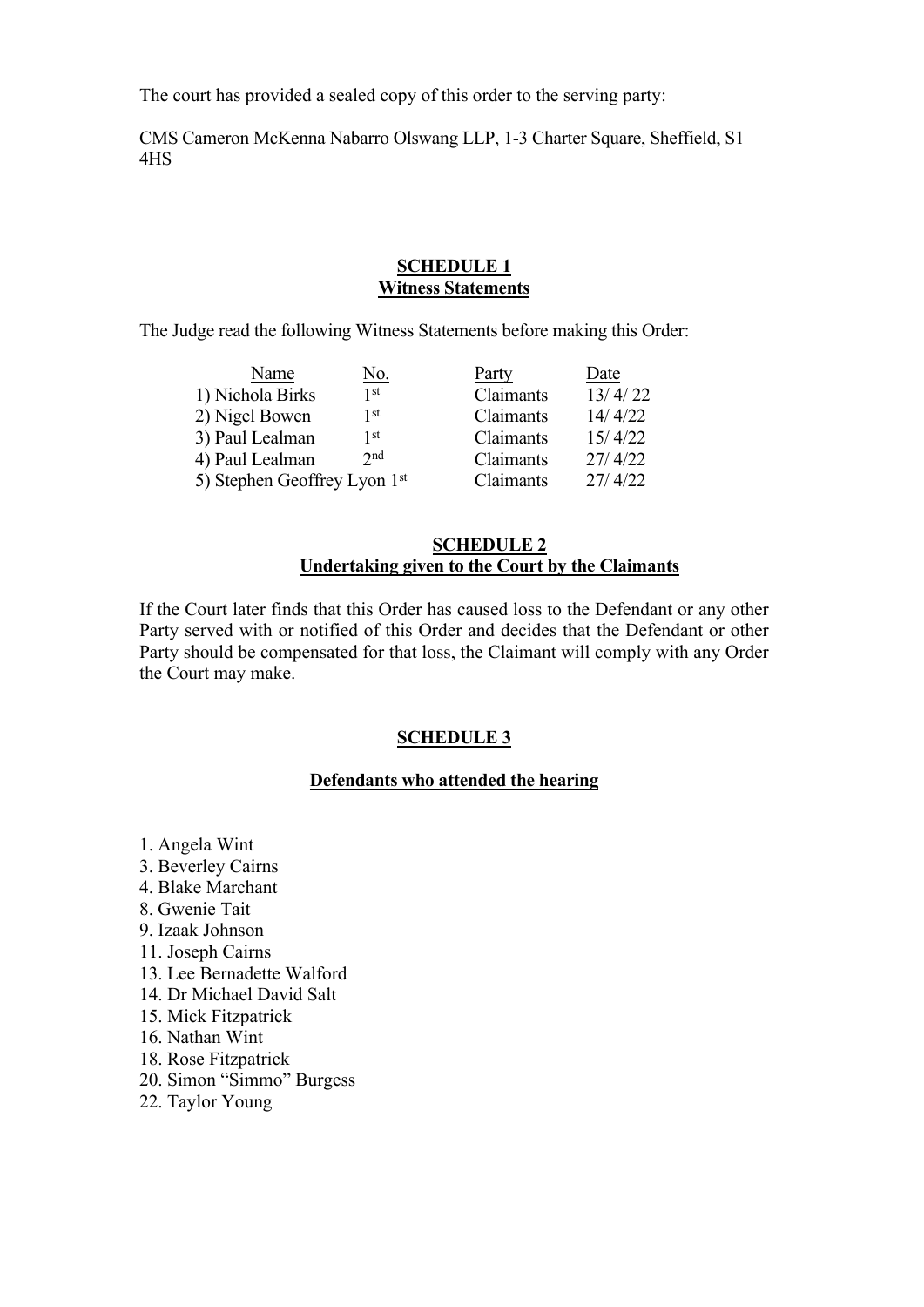# **The hearing will take place as an attended hearing in court.**

The mode of hearing may be varied to a remote hearing, by Teams or otherwise, where the judge to hear the case considers it appropriate to do so, having regard to any written request aceived from 2022 party, which must be made as soon as practicable, must give reasons and must be (and state that it has been) copied to the other parties to allow them to reply.

# **Parties should comply with the following requirements. Failure to comply may lead to a hearing <del>going</del><br>Abead in the absence of a party or being adjourned with an adverse costs order PT-2022-MAN-000056 ahead in the absence of a party or being adjourned with an adverse costs order.**

*1. Electronic bundles* (or links to bundles) should be uploaded to CE file and emailed to any email address given for the judge as soon as practicable and in any event no later than 3 clear business days (2 clear business days in the case of insolvency petitions and applications) before the hearing.

**2.** *Skeleton Arguments* and bundles of authorities (or links) should be uploaded to CE file and emailed to any email address given for the judge no later than 2 clear business days before the hearing.

*3. Cases not on CE file.* Bundles, skeleton arguments and authorities should be sent to the designated email address, complying with the relevant time limits above.

*4. Communications with the Court* must carry the name and number of the case and the date of the hearing. Emails should be sent to: [BPC.manchester@justice.gov.uk.](mailto:BPC.manchester@justice.gov.uk) If documents are sent by email to the court or uploaded to CE file any later than 4:00pm one clear business day before the hearing they may not be processed or forwarded to the Judge in time for the hearing.

# **At a time of exceptional demand on limited Court resources it is vital that parties only telephone the Court office in relation to genuinely urgent matters. The telephone must not be used for routine inquiries that can be dealt with by email.**

# **Essential guidance:**

Guide to the Preparation and Service of Bundles, Skeleton Arguments and Authorities in the Business and Property Courts in Manchester (August 2021):

[Guide to the Preparation and Service of Bundles in the Business and Property Courts in Manchester](https://www.judiciary.uk/wp-content/uploads/2021/09/Revised-Manchester-BPCs-Guide-to-Preparation-of-Bundles-etc-31-August-2021.pdf)  [\(revised 31 August 2021\) \(judiciary.uk\)](https://www.judiciary.uk/wp-content/uploads/2021/09/Revised-Manchester-BPCs-Guide-to-Preparation-of-Bundles-etc-31-August-2021.pdf)

Temporary Insolvency Practice Directions Variations and Guidance - Business and Property Courts in Leeds, Liverpool Manchester and Newcastle: <https://www.judiciary.uk/wp-content/uploads/2020/10/Northern-TIPD-5-Oct-2020-1.pdf>

Guidance on Form of Electronic Bundles for Insolvency Hearings - Business and Property Courts in Leeds,

Liverpool Manchester and Newcastle:

<https://www.judiciary.uk/wp-content/uploads/2020/10/North-BPC-Bundle-Guidance.pdf>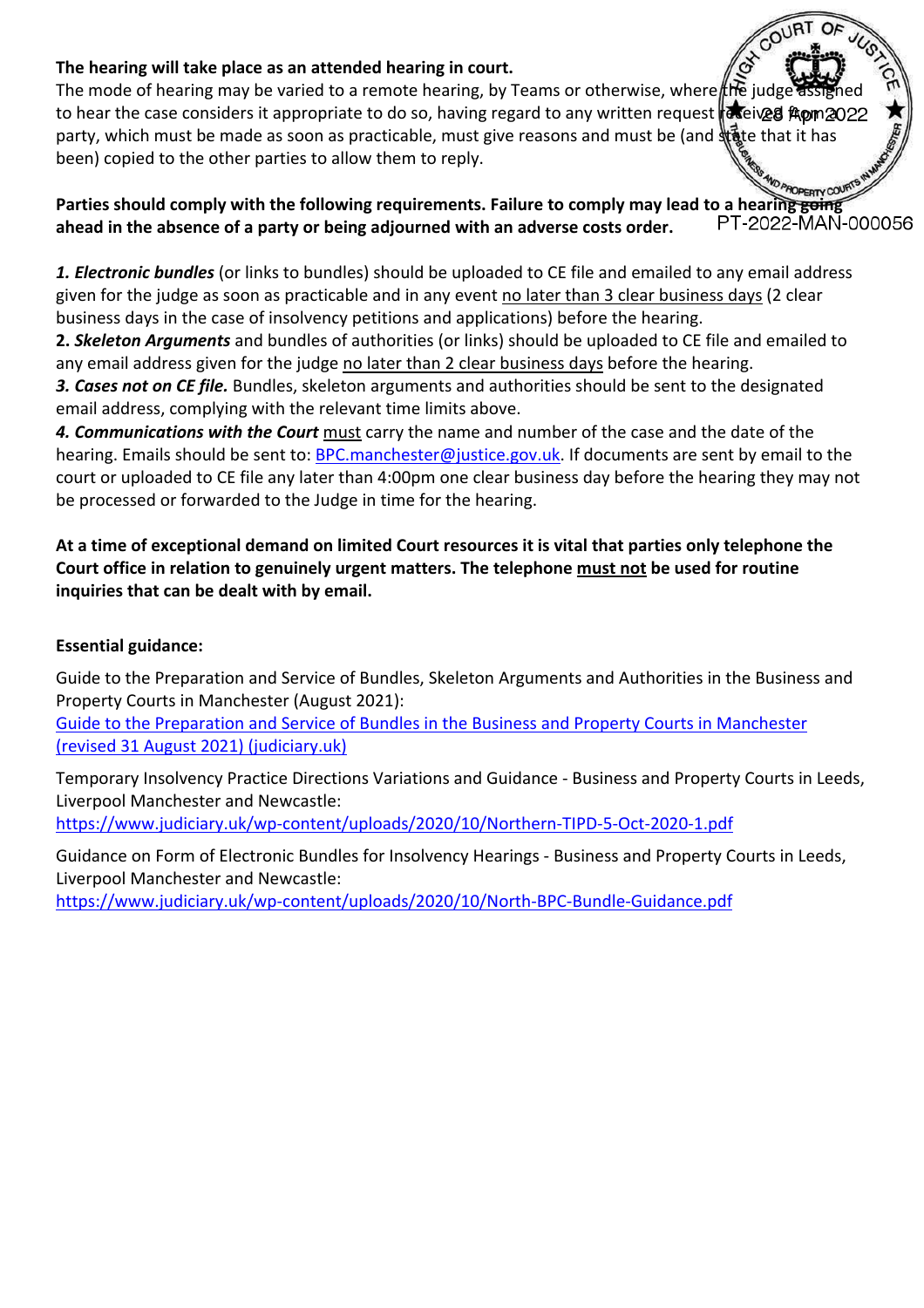### **GUIDE TO THE PREPARATION AND SERVICE OF BUNDLES, SKELETON ARGUMENTS AND AUTHORITIES IN THE BUSINESS & PROPERTY COURTS IN MANCHESTER – AUGUST 2021**

This guide has been prepared to assist court users by summarising the requirements for the service of bundles, skeleton arguments and authorities for non-urgent cases in the Business and Property Courts in Manchester other than insolvency petitions and insolvency applications as the Courts seek to return to normal on the easing of restrictions imposed during the COVID-19 pandemic.

The COVID-19 pandemic and its aftermath continue to present significant challenges to practitioners and to the judges, and the aim remains to promote cooperation to ensure that the work of the BPCs continues to operate as smoothly as possible.

These provisions apply unless the court otherwise orders in any particular case.

In summary, the main points are:

- **Where the bundle would exceed 350 pages, a core bundle is also required containing only the essential documents required for the relevant hearing.**
- **In respect of any hearing listed to last for 2 days or more, hard copy bundles should be lodged in addition as detailed below.**
- **Bundles or links to bundles should be lodged no later than three clear business days before the hearing, or as otherwise directed. They should only contain key documents (or extracts therefrom) required for the hearing, and comply with the guidance below.**
- **Replacement bundles should not be lodged. If additional documents need to be lodged, this should be by way of one supplemental bundle.**
- **Skeleton arguments (with copies of essential authorities or essential extracts from long authorities) should be filed no later than two clear business days before the hearing.**
- **Skeleton arguments should avoid excessive citation of authorities. Where wellestablished principles of law are relied on, reference to a textbook will suffice.**
- **If the case is on CE-file, bundles, skeleton arguments and authorities should be filed by uploading attachments or links to CE file. Please note that documents on CE file may not be accessible by a judge until they have been processed, which may take some time.**
- **If a case is not on CE file or the communication is urgent, bundles, skeleton arguments and authorities should be filed by sending attachments and/or links to [BPC.manchester@justice.gov.uk.](mailto:BPC.manchester@justice.gov.uk)**
- **If an email address has been given for the judge who is going to hear the case, attachments or links should be sent directly to the judge as well as to the court.**

This guide sets out the latest time for lodging documents. Where possible, the parties should lodge documents earlier, to allow time for getting them to the judge and to ensure that the judge has time to read the material. The late filing of documents may lead to the court being unable to deal with the hearing in a fair manner and being forced to adjourn the hearing. In that event the court may have to consider whether to disallow costs or make an adverse costs order.

A separate guide applies to bundles in Insolvency petitions and insolvency applications. It can be found here: [https://www.judiciary.uk/wp-content/uploads/2020/10/North-BPC-Bundle-Guidance.pdf.](https://www.judiciary.uk/wp-content/uploads/2020/10/North-BPC-Bundle-Guidance.pdf)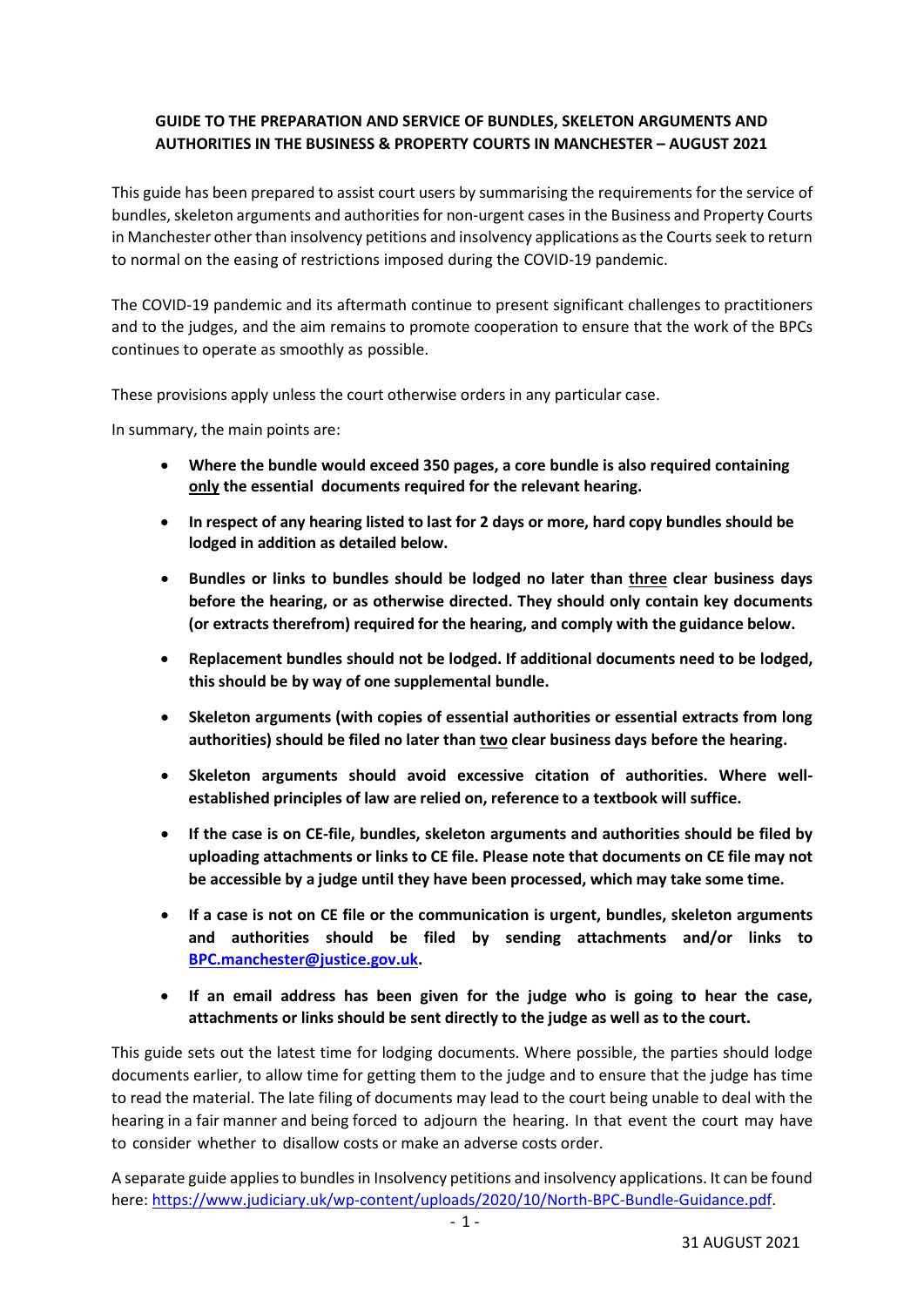#### 1. **Hearing Bundles**

- a. A hearing bundle is required for every hearing. If no bundle has been lodged, the judge will have no documents to read, so it is likely that the hearing will have to be adjourned to the next available date.
- b. An electronic bundle should be lodged in every case, whether the case is heard remotely or in person.
- c. Save as referred to below, hard copy bundles should not be lodged and the electronic bundle lodged should be a single PDF bundle.
- d. If the electronic bundle to be lodged would exceed 350 pages, then there should be lodged:
	- i. A core bundle containing only the essential documents required for the relevant hearing. The core bundle will generally be considerably shorter than 350 pages and must only contain relevant statements of case, court orders, witness statements (without exhibits), experts reports (without exhibits/appendices), and any key documents (or extracts from long documents) essential to the particular hearing;
	- ii. A further bundle containing the remaining documents required for the hearing.
- e. In respect of a hearing listed to last for two days or more, and in other cases where the Court specifically directs, a hard copy bundle should also be lodged for the use of the Judge.
- f. However, if the hard copy bundle to be lodged will exceed 350 pages,
	- (i) In the case of all applications other than trials, the only hard copy bundle to be lodged should be a hard copy of the core bundle referred to in paragraph 1(d)(i) above unless the Court otherwise directs;
	- (ii) In the case of trials, a hard copy bundle mirroring the electronic bundle should be lodged in addition to a hard copy of the core bundle referred to in paragraph 1(d)(i) above, unless the Court directs to the contrary no less than 7 days before trial.
- g. Responsibility for lodging the hearing bundle will usually fall on the Applicant or Claimant. Where the Applicant or Claimant is a litigant in person, a represented party in the same case should assume the responsibility. If there are no represented parties, the Applicant or Claimant should assume responsibility for the bundle. The parties must co-operate and all parties have responsibility for ensuring that the court receives the bundle in time. Parties are reminded of the duty imposed upon them by CPR 1.3 to help the court to further the overriding objective.
- h. For interim applications, the bundle must be lodged at least three business days before the hearing, save where this is impossible owing to the urgency of the hearing.
- i. For trials, bundles for the judge should be lodged not less than three and not more than seven business days before the trial unless otherwise ordered.
- j. Bundles need to be provide for the witnesses. In every trial where a witness is to give evidence at court the party with responsibility for lodging the hearing bundle must bring a full hard copy bundle to court for the use of the attending witnesses, unless the parties have previously agreed that every attending witness will use an electronic bundle, in whole or in part, in which case the parties must agree how this will be effected and provide a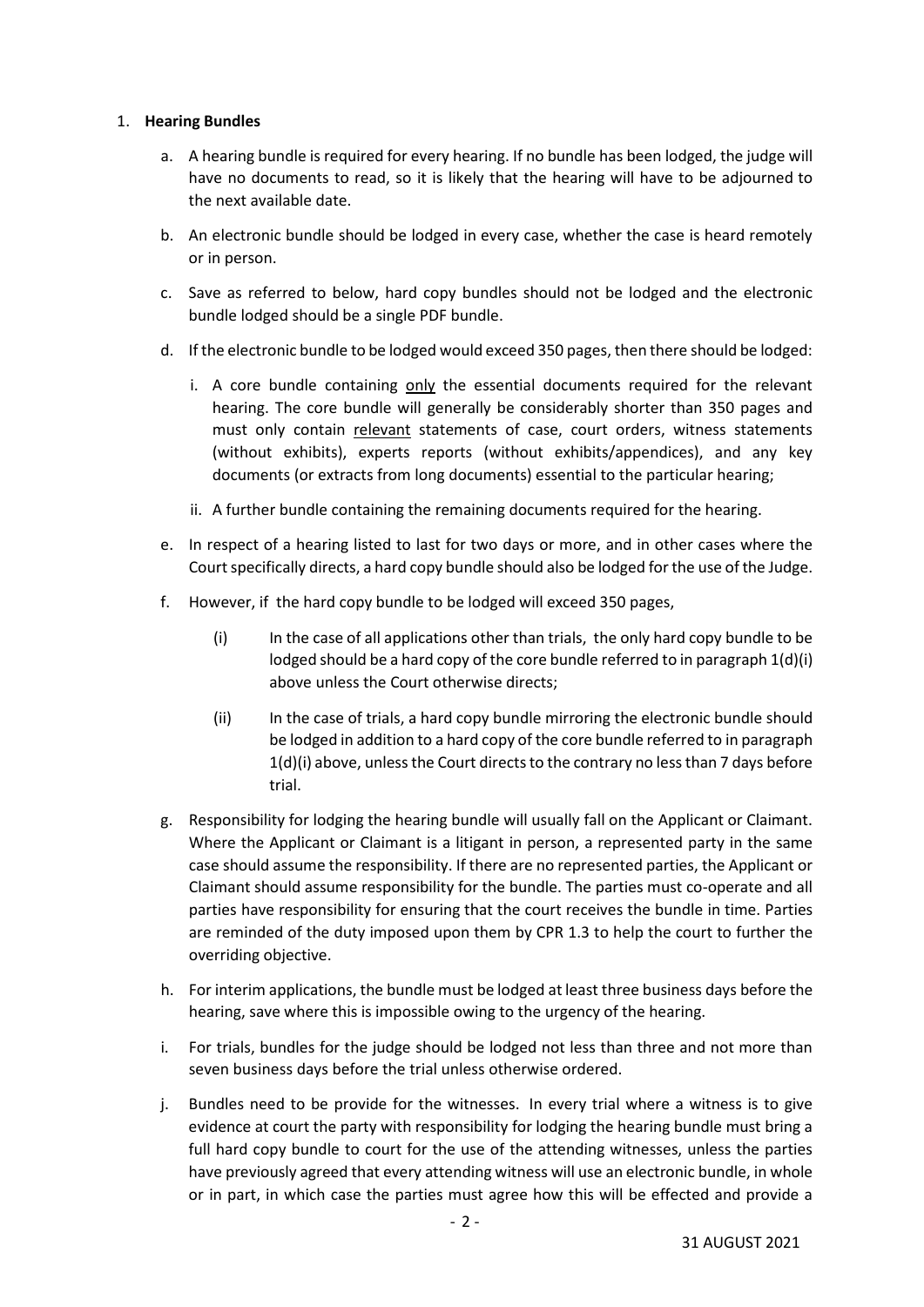laptop computer and, as necessary, a sufficient size monitor and/or laptop operator. In every trial where a witness is giving evidence remotely, it is the responsibility of each party or their legal representatives to ensure that the witnesses that they propose to call to give evidence is able to access and use the trial bundle in the format that it is proposed to provide to them for use at trial.

- k. Late service of documents is not a good reason to delay lodging the bundle. If necessary, documents may be provided by supplemental bundle later.
- l. A bundle should be provided separately for every hearing (including adjourned hearings) unless the court orders otherwise.
- m. Bundles should comply with paragraph 27 of CPR PD32, paragraph 10.3 of CPR PD51O and any appropriate Court Guide. They should only contain the documents necessary to determine the hearing. To keep bundles to a manageable size, the parties should consider including only the relevant parts of documents.
- n. All electronic hearing bundles must be prepared so that:
	- i. They are paginated in ascending order from start to finish. The first page of the PDF should be numbered "1", and so on. (Any original page numbers of documents within the bundle are to be ignored.) Index pages must be numbered as part of the single PDF document, they are not to be omitted when numbering the bundle; they are part of the single PDF and must be numbered. If a hard copy of the bundle is produced, the pagination on the hard copy must correspond exactly to the pagination of the PDF.
	- ii. Wherever possible the pagination therein is computer-generated; if this is not possible, pagination must be in typed form.
	- iii. The index page is hyperlinked to the pages or documents it refers to.
	- iv. Each document within the bundle is identified in the sidebar list of contents/bookmarks, by date and description (e.g., "email 11.9.21 from [x] to [y]"). The sidebar list must also show the bundle page number of the document.
	- v. They are text based, and not a scan of a hard copy bundle. If documents within a bundle have been scanned, optical character recognition should be undertaken on the bundle before it is lodged. (This is the process which turns the document from a mere picture of a document to one in which the text can be read as text so that the document becomes word-searchable, and words can be highlighted in the process of marking them up.) The text within the bundle must therefore be selectable as text, to facilitate highlighting and copying.
	- vi. Any document in landscape format has been rotated so that it can be read from left to right.
	- vii. The default display view size of all pages is always 100%.
	- viii.The resolution on the electronic bundle has been reduced to about 200 to 300 dpi to prevent delays whilst scrolling from one page to another.
	- ix. They have been given an electronic file name that identifies the bundle with the relevant case by including at the start the case number and the parties' names in short form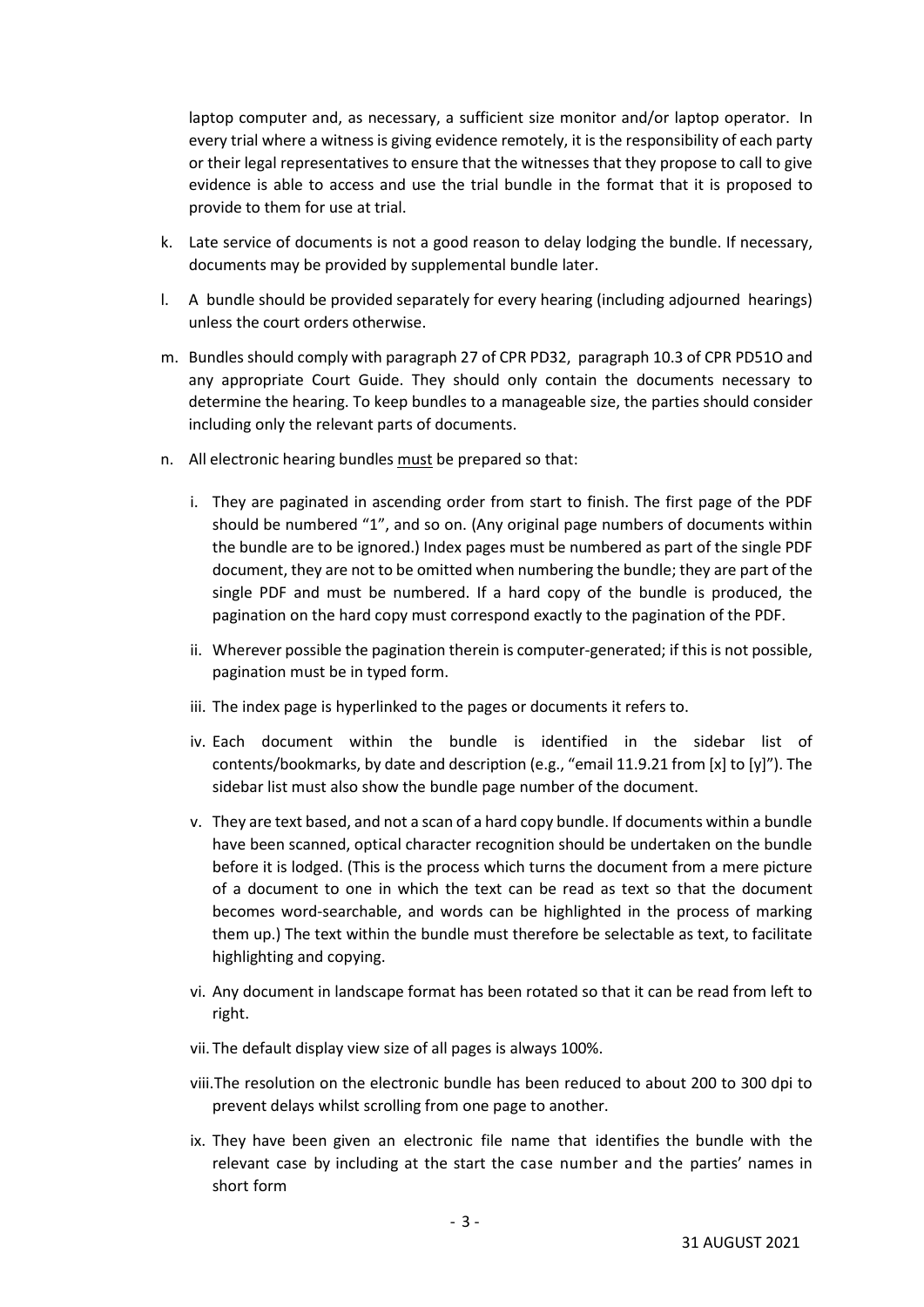#### e.g. " CR-2019-MAN-012345 Salmon v Trout."

- x. The electronic bundle lodged should be a single PDF bundle unless the length of the bundle is such that it would make it more navigable to be broken down into separate PDF bundles, but this may only be done if the pagination is computer-generated and runs throughout the bundles.
- o. Provision of an electronic bundle which does not comply with the above requirements is likely to hinder the judge in his or her preparation and conduct of the case and to increase the time which will be required for preparation and for the conduct of the hearing. The provision of a non-compliant electronic bundle may necessitate the adjournment of a hearing with consequent orders as to the bearing of any costs thrown away. Even if a hearing is able to proceed the judge is likely to order that the costs of preparing such a bundle shall not be recoverable.
- p. Once a hearing bundle has been lodged, no alterations should be made to it, nor any replacement bundle lodged. If necessary, an additional electronic bundle containing only further documents should be lodged. The parties should liaise to ensure that no more than one supplemental bundle is produced. Any supplemental bundle must have its own pagination starting at "1"; the pagination must not run on from the final page number in the principal hearing bundle.

#### 2. **Skeleton arguments**

- a. Skeleton arguments are required on any matter of substance.
- b. They should in all cases be lodged not less than two business days before the hearing, save where the application is urgent and without notice in which case they should be lodged at the earliest opportunity.
- c. They should identify relevant authorities, with citation of the authorities in accordance with Practice Direction (Citation of Authorities) [2012] 1 WLR 780, restricted to the expression of legal principle rather than the application of such principle to particular facts. They should identify which authorities are being referred to for which propositions and the relevant paragraphs (or page numbers) of the authorities on which reliance will be placed. Where reference is made to well-established principles it is normally sufficient to refer to the content of any authoritative textbook, with copies of the relevant extract. Where reference is made to well-known quotations from well-established authorities it is normally sufficient simply to set out the quotation.

#### 3. **Authorities**

- a. In trials and substantial applications, the parties should exchange skeleton arguments in sufficient time to allow a single joint bundle of authorities to be lodged no later than the time prescribed for lodging skeleton arguments.
- b. In any event, given that the authorities upon which a party seeks to rely should have been identified in the skeleton arguments, copies of the authorities should be lodged at court no later than the time at which the skeleton argument is lodged. If a party subsequently seeks to rely on authorities that are not identified in their skeleton argument (for example in reply to a proposition in another party's skeleton argument), copies of such additional authorities should be lodged at court as soon as reasonably practicable. The parties should liaise to ensure that no more than one bundle of additional authorities is produced.